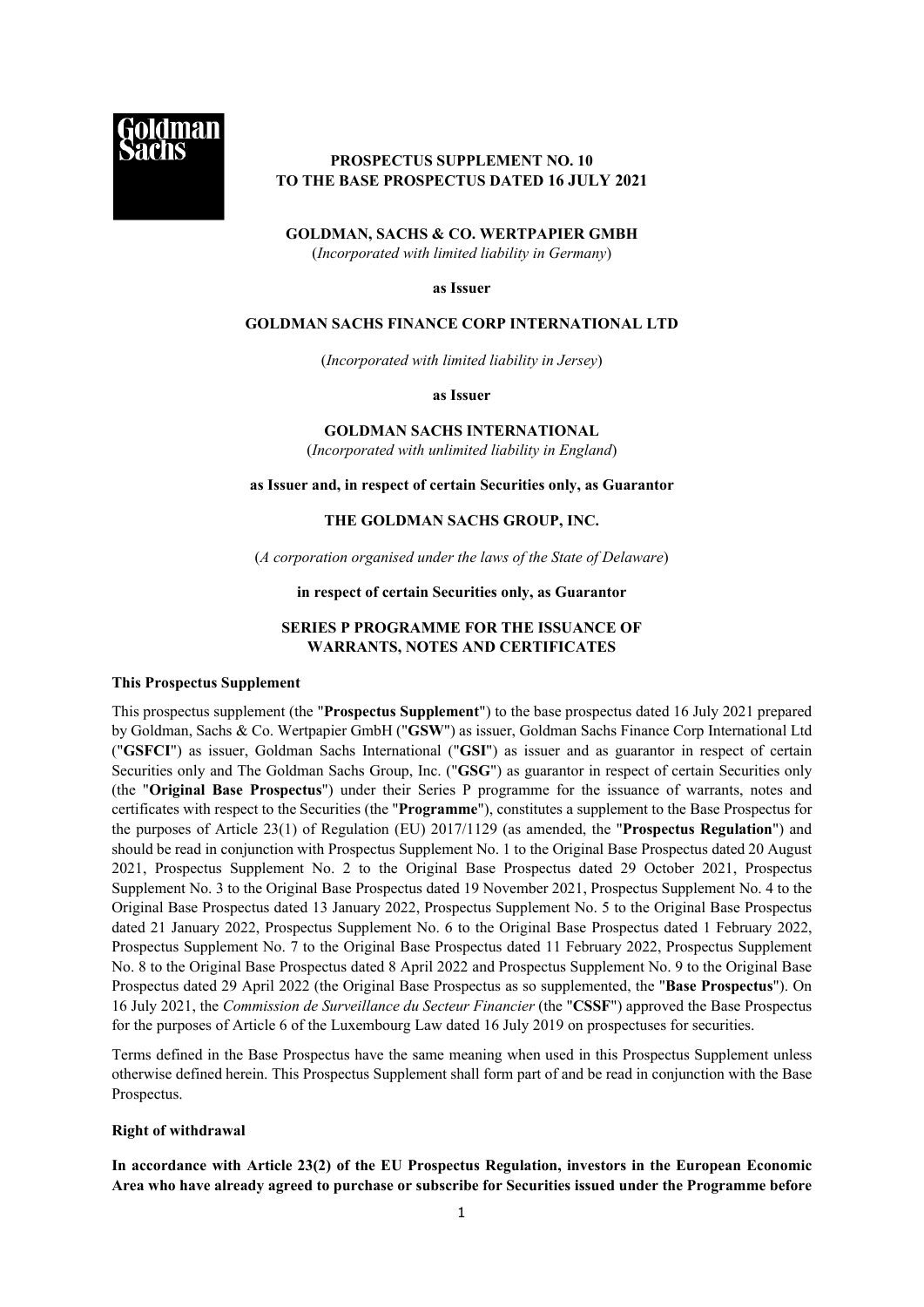**this Prospectus Supplement is published and where the Securities have not yet been delivered to them at the time when the significant new factor, material mistake or material inaccuracy to which this Prospectus Supplement relates, arose or was noted have the right, exercisable until 16 May 2022, which is three working days after the publication of this Prospectus Supplement, to withdraw their acceptances. Investors may contact the relevant Authorised Offeror(s) (as set out in the Final Terms of the relevant Securities) should they wish to exercise such right of withdrawal.**

# **Responsibility**

Each of GSI, GSW, GSFCI and GSG accepts responsibility for the information given in this Prospectus Supplement and confirms that, having taken all reasonable care to ensure that such is the case, the information contained in this Prospectus Supplement is, to the best of their knowledge, in accordance with the facts and does not omit anything likely to affect its import.

## **Purpose of this Prospectus Supplement**

The purpose of this Prospectus Supplement is to make certain changes to the information in the "Risk Factors", the "General Instrument Conditions", the "General Note Conditions", the "Form of Final Terms (Instruments)" and the "Form of Final Terms (Notes)" sections of the Base Prospectus.

This Prospectus Supplement will be available on the website of the Luxembourg Stock Exchange at www.bourse.lu.

# **Amendments to the Base Prospectus**

The Base Prospectus, as supplemented prior to this Prospectus Supplement, is amended and supplemented as follows:

# 1. **Amendments to the section entitled "Risk Factors"**

The information in the section entitled "Risk Factors" is amended and supplemented by inserting the following immediately after Risk Factor 4.12 (*Risks associated with Original Primary Rates by reference to which any Interest Amount payable under the Securities is determined*) on page 63 of the Base Prospectus:

## "4.13 *We have no control over the determination, calculation or publication of SOFR*

We have no control over the determination, calculation or publication of SOFR. There can be no guarantee that such rate will not be discontinued, suspended or fundamentally altered in a manner that is materially adverse to the interests of investors in Securities linked to the relevant rate. In particular, the administrator of SOFR may make methodological or other changes that could change the value of this rate, including changes related to the method by which such rate is calculated, eligibility criteria applicable to the transactions used to calculate such rates, or timing related to the publication of such rates. An administrator has no obligation to consider the interests of holders of any securities linked to SOFR, including holders of Securities, when calculating, adjusting, converting, revising or discontinuing SOFR. If the manner in which SOFR is calculated is changed, that change may result in a reduction of the amount of interest payable on such Securities and the trading prices of such Securities. In addition, if SOFR is modified or discontinued, this may constitute an Original Primary Rate Event. In such circumstances the Issuer may, without the consent of holders of Securities, be entitled to make adjustments to the terms of the Securities to give effect to any relevant replacement rate in a manner that may be materially adverse to the interests of investors: see Risk Factor 4.12 (*Risks associated with Original Primary Rates by reference to which any Interest Amount payable under the Securities is determined*).

## 2. **Amendments to the section entitled "General Instrument Conditions"**

The information in the section entitled "General Instrument Conditions" is amended and supplemented by: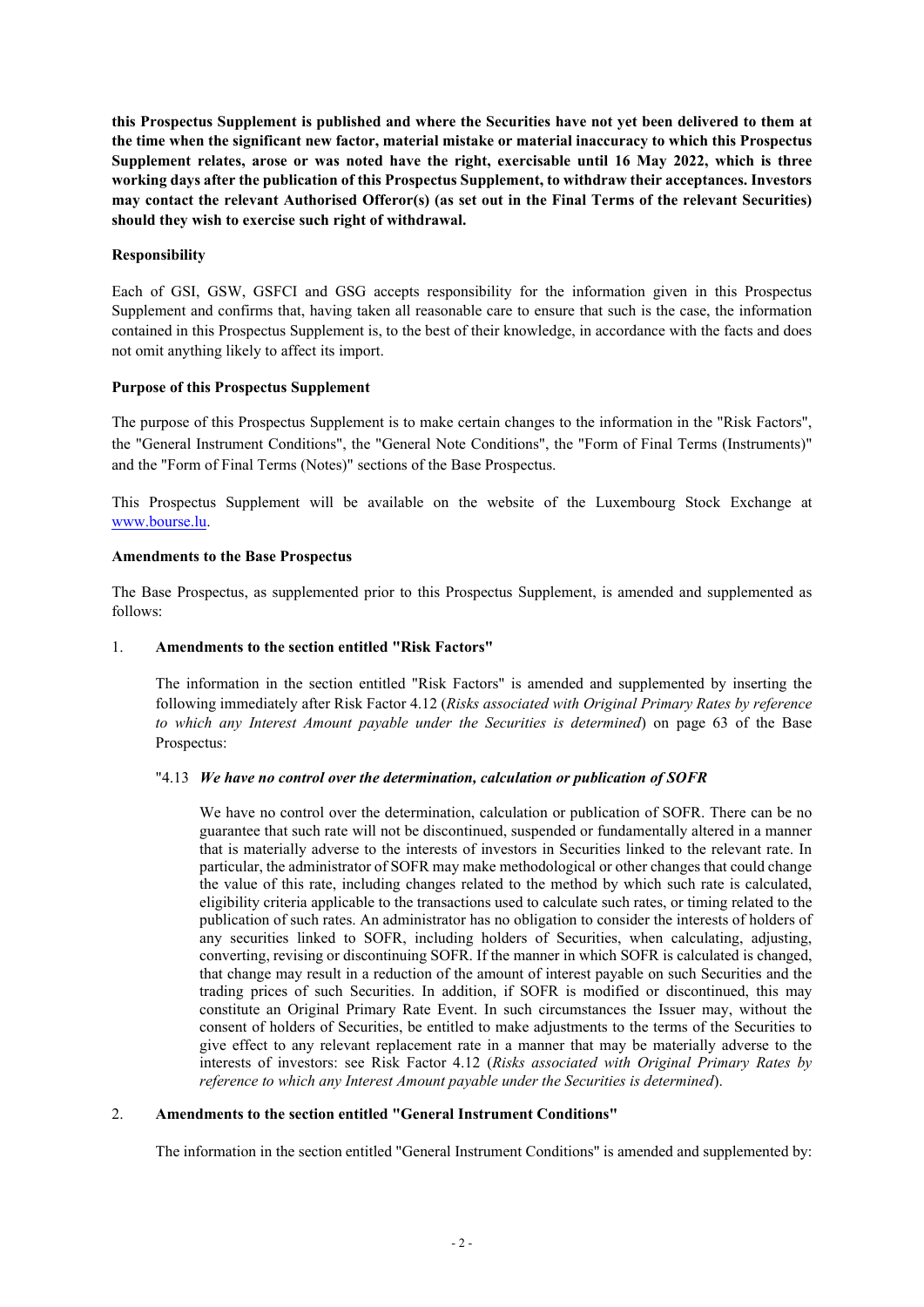(a) deleting the definition of "Original Primary Rate" appearing in General Instrument Condition 2(a) (*Definitions*) on page 177 of the Base Prospectus in its entirety and replacing it with the following:

""**Original Primary Rate**" means (i) any Reference Rate or ISDA Rate specified in the relevant Issue Terms or calculated or determined in accordance with the provisions of these General Instrument Conditions and/or the Coupon Payout Conditions, and/or (ii) if the Rate of Interest is "USD Compounded SOFR", the Original Primary Rate shall be deemed to include SOFR and also the rate determined pursuant to the definition of "USD Compounded SOFR". To the extent that a Replacement Primary Rate is determined to be used in respect of the Instruments, such Replacement Primary Rate shall be an "Original Primary Rate" for the Instruments during the period on which it is used;"

(b) adding the following definitions to General Instrument Condition 2(a) (*Definitions*) on page 185 of the Base Prospectus:

""**USD Compounded SOFR**" means, for an Interest Period, the rate of return of a daily compound interest investment (it being understood that the reference rate for the calculation of interest is SOFR), calculated in accordance with the formula set forth below, rounded, if necessary, to the nearest fifth decimal place, with 0.000005 per cent. being rounded upwards to the nearest one hundred-thousandth of a percentage point:

$$
\left\{ \left[ \prod_{i=1}^{d_0} \left( 1 + \frac{\text{SOFR}_i \times n_i}{360} \right) \right] - 1 \right\} \times \frac{360}{d}
$$

Where:

"**d**" means, for a SOFR Observation Period, the number of calendar days in such SOFR Observation Period.

"**d0**" means, for a SOFR Observation Period, the number of U.S. Government Securities Business Days in such SOFR Observation Period.

"**i**" means, for a SOFR Observation Period, a series of whole numbers from one to d<sub>0</sub>, each representing the relevant U.S. Government Securities Business Day in chronological order from, and including, the first U.S. Government Securities Business Day in the relevant SOFR Observation Period.

"**New York Fed's Website**" means the website of the Federal Reserve Bank of New York, currently at http://www.newyorkfed.org, or any successor source for the secured overnight financing rate identified as such by the Federal Reserve Bank of New York (or a successor administrator of the secured overnight financing rate) from time to time, as determined by the Calculation Agent.

"**ni**" means, for a SOFR Observation Period and any U.S. Government Securities Business Day "i" in the relevant SOFR Observation Period, the number of calendar days falling in the period commencing on, and including, such U.S. Government Securities Business Day "i" and ending on, but excluding, the U.S. Government Securities Business Day immediately following such U.S. Government Securities Business Day "i".

"**SOFR**" means, in respect of any day (the "**Relevant Day**"), the daily Secured Overnight Financing Rate provided by the Federal Reserve Bank of New York, as the administrator of the benchmark (or a successor administrator) on the New York Fed's Website in respect of the Relevant Day as published on or about 8:00 a.m., New York City time, on the U.S. Government Securities Business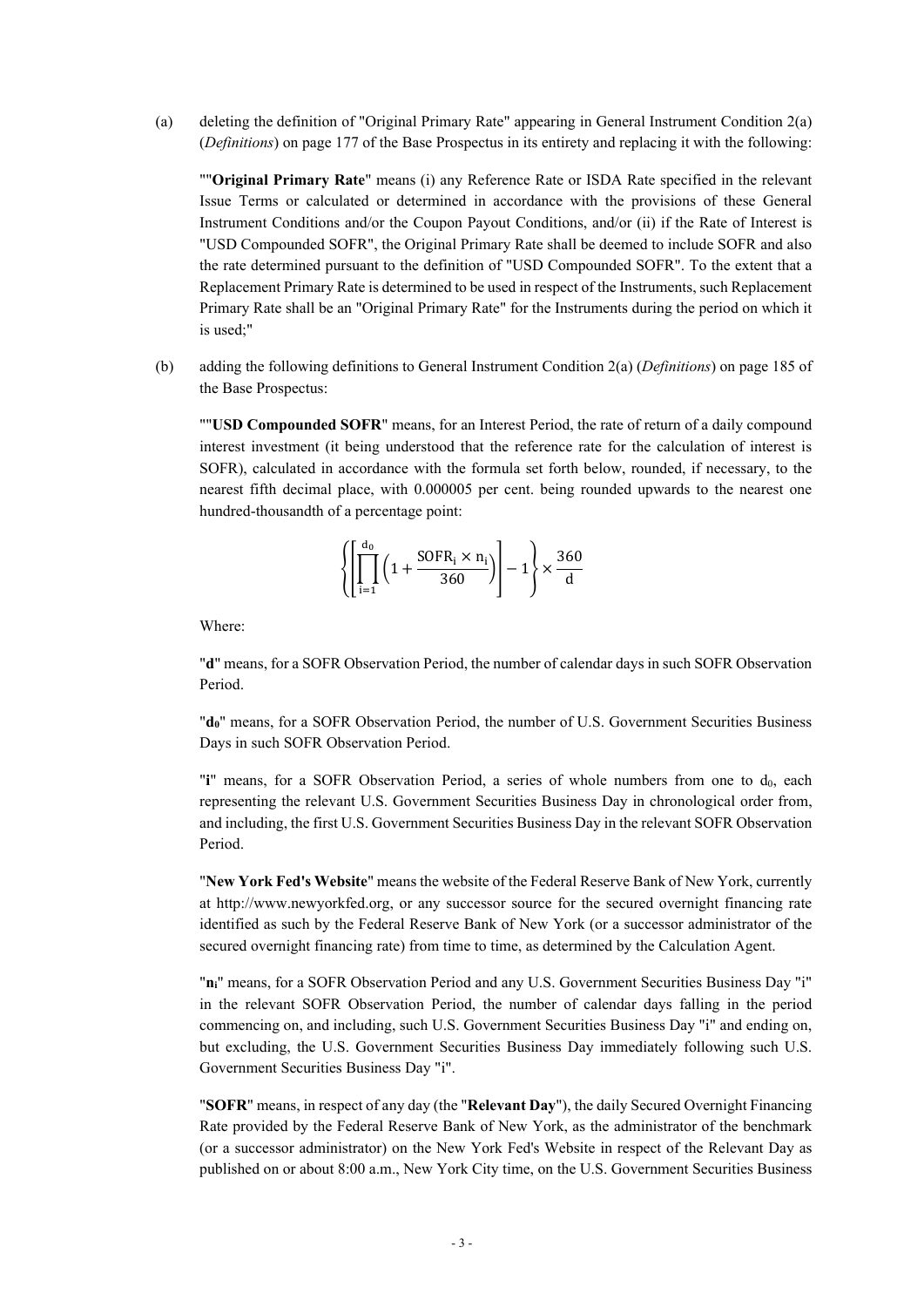Day immediately following that day. If, by 5:00 p.m., New York City time, on the U.S. Government Securities Business Day immediately following the Relevant Day, the Secured Overnight Financing Rate in respect of the Relevant Day has not been published, then SOFR for the Relevant Day will be the Secured Overnight Financing Rate as published in respect of the first preceding U.S. Government Securities Business Day for which the Secured Overnight Financing Rate was published on the New York Fed's Website.

"**SOFR Observation Period**" means, in respect of an Interest Payment Date and the Interest Period ending on, but excluding, the date on which such Interest Payment Date is scheduled to fall, the period commencing on, and including, the date falling a number of U.S. Government Securities Business Days equal to the SOFR Observation Shift Days preceding the first day of such Interest Period and ending on, but excluding, the date falling a number of U.S. Government Securities Business Days equal to the SOFR Observation Shift Days preceding the date on which such Interest Payment Date is scheduled to fall;

"**SOFR Observation Shift Days**" means the number of U.S. Government Securities Business Days specified in the relevant Issue Terms.

"**SOFRi**" means for any day "i" in the relevant SOFR Observation Period, the SOFR in respect of that day."

- (c) paragraph (a) of General Instrument Condition 14 (*Floating Rate Instrument Conditions - Application*) on page 207 of the Base Prospectus shall be deleted in its entirety and replaced with the following:
	- "(a) *Application*: This General Instrument Condition 14 is applicable to the Instruments only if the relevant Issue Terms specify "Floating Rate Instrument Conditions" to be applicable. The Rate of Interest in respect of the Instruments and an Interest Period will be determined in accordance with Screen Rate Determination, ISDA Determination, the Steepener Floating Rate Conditions or USD Compounded SOFR as is specified in the relevant Issue Terms to be the manner in which the Rate of Interest is to be determined for such Interest Period."
- (d) the following paragraph shall be inserted immediately after paragraph (e) of General Instrument Condition 14 (*Floating Rate Instrument Conditions - Steepener Floating Rate Conditions*) on page 210 of the Base Prospectus:
	- "(eA) *USD Compounded SOFR*: If the relevant Issue Terms specify "USD Compounded SOFR" to be applicable in respect of an Interest Period, then the Rate of Interest applicable to the Instruments for such Interest Period will be determined by the Calculation Agent in accordance with the definition of "USD Compounded SOFR", and where a "Margin" is specified in the relevant Issue Terms for such Interest Period, plus or minus the Margin for such Interest Period."

### 3. **Amendments to the section entitled** "**General Note Conditions"**

The information in the section entitled "General Note Conditions" is amended and supplemented by:

(a) deleting the definition of "Original Primary Rate" appearing in General Note Condition 2(a) (*Definitions*) on page 271 of the Base Prospectus in its entirety and replacing it with the following:

""**Original Primary Rate**" means (i) any Reference Rate or ISDA Rate specified in the relevant Issue Terms or calculated or determined in accordance with the provisions of these General Note Conditions and/or the Coupon Payout Conditions, and/or (ii) if the Rate of Interest is "USD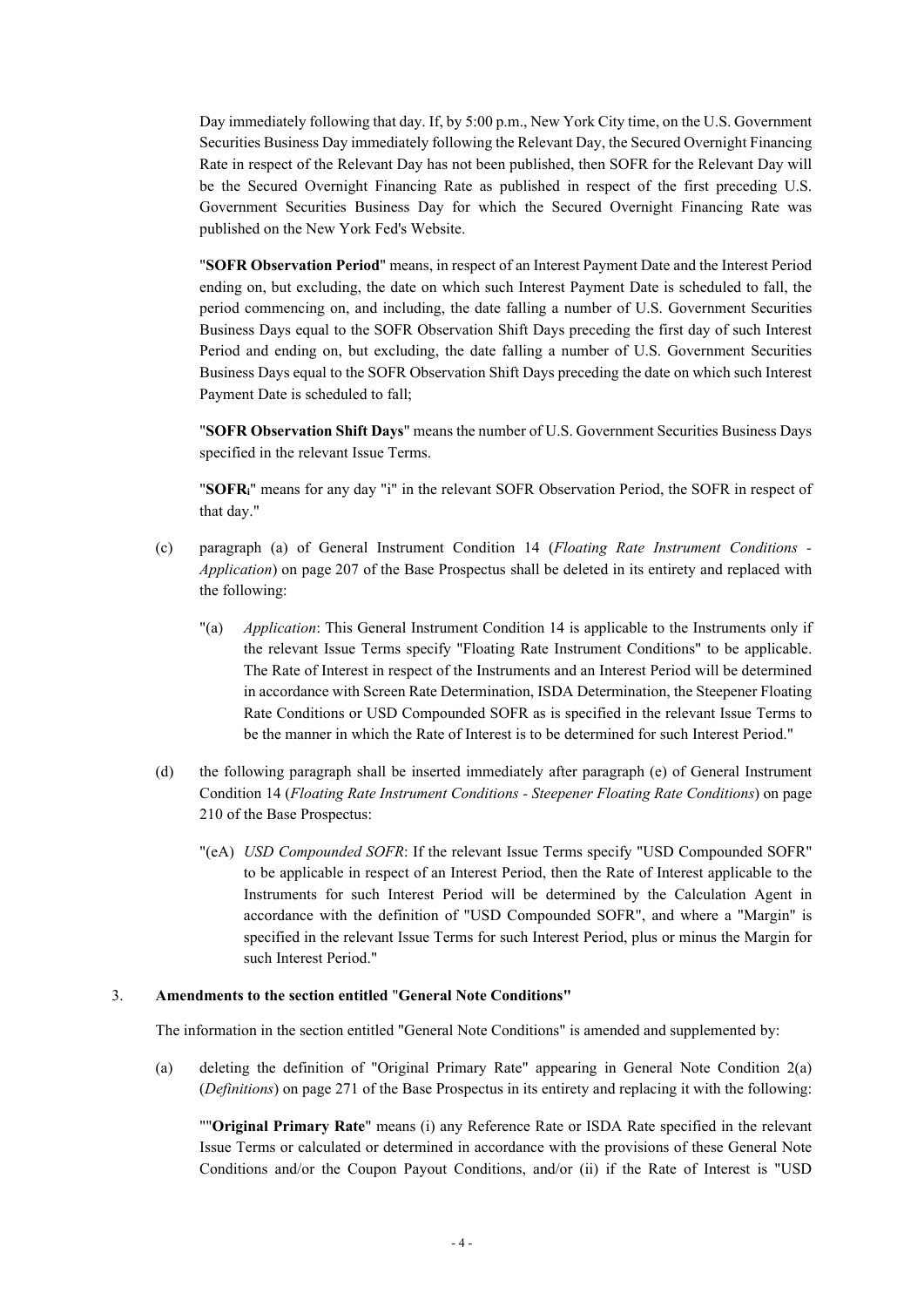Compounded SOFR", the Original Primary Rate shall be deemed to include SOFR and also the rate determined pursuant to the definition of "USD Compounded SOFR". To the extent that a Replacement Primary Rate is determined to be used in respect of the Notes, such Replacement Primary Rate shall be an "Original Primary Rate" for the Notes during the period on which it is used;"

(b) adding the following definitions to General Note Condition 2(a) (*Definitions*) on page 279 of the Base Prospectus:

""**USD Compounded SOFR**" means, for an Interest Period, the rate of return of a daily compound interest investment (it being understood that the reference rate for the calculation of interest is SOFR), calculated in accordance with the formula set forth below, rounded, if necessary, to the nearest fifth decimal place, with 0.000005 per cent. being rounded upwards to the nearest one hundred-thousandth of a percentage point:

$$
\left\{ \left[ \prod_{i=1}^{d_0} \left( 1 + \frac{\text{SOFR}_i \times n_i}{360} \right) \right] - 1 \right\} \times \frac{360}{d}
$$

Where:

"**d**" means, for a SOFR Observation Period, the number of calendar days in such SOFR Observation Period.

"**d0**" means, for a SOFR Observation Period, the number of U.S. Government Securities Business Days in such SOFR Observation Period.

"**i**" means, for a SOFR Observation Period, a series of whole numbers from one to d0, each representing the relevant U.S. Government Securities Business Day in chronological order from, and including, the first U.S. Government Securities Business Day in the relevant SOFR Observation Period.

"**New York Fed's Website**" means the website of the Federal Reserve Bank of New York, currently at http://www.newyorkfed.org, or any successor source for the secured overnight financing rate identified as such by the Federal Reserve Bank of New York (or a successor administrator of the secured overnight financing rate) from time to time, as determined by the Calculation Agent.

"**ni**" means, for a SOFR Observation Period and any U.S. Government Securities Business Day "i" in the relevant SOFR Observation Period, the number of calendar days falling in the period commencing on, and including, such U.S. Government Securities Business Day "i" and ending on, but excluding, the U.S. Government Securities Business Day immediately following such U.S. Government Securities Business Day "i".

"**SOFR**" means, in respect of any day (the "**Relevant Day**"), the daily Secured Overnight Financing Rate provided by the Federal Reserve Bank of New York, as the administrator of the benchmark (or a successor administrator) on the New York Fed's Website in respect of the Relevant Day as published on or about 8:00 a.m., New York City time, on the U.S. Government Securities Business Day immediately following that day. If, by 5:00 p.m., New York City time, on the U.S. Government Securities Business Day immediately following the Relevant Day, the Secured Overnight Financing Rate in respect of the Relevant Day has not been published, then SOFR for the Relevant Day will be the Secured Overnight Financing Rate as published in respect of the first preceding U.S. Government Securities Business Day for which the Secured Overnight Financing Rate was published on the New York Fed's Website.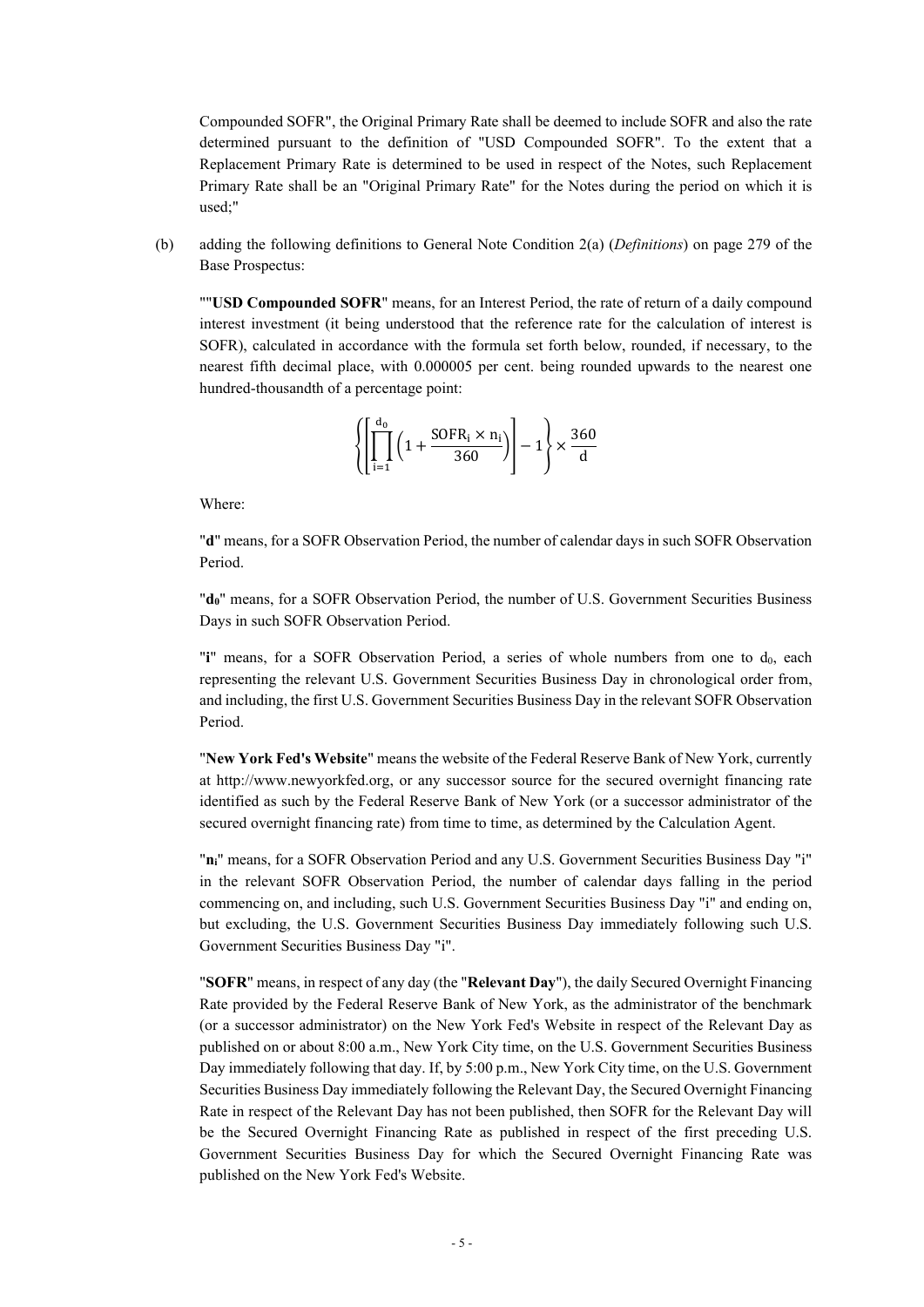"**SOFR Observation Period**" means, in respect of an Interest Payment Date and the Interest Period ending on, but excluding, the date on which such Interest Payment Date is scheduled to fall, the period commencing on, and including, the date falling a number of U.S. Government Securities Business Days equal to the SOFR Observation Shift Days preceding the first day of such Interest Period and ending on, but excluding, the date falling a number of U.S. Government Securities Business Days equal to the SOFR Observation Shift Days preceding the date on which such Interest Payment Date is scheduled to fall;

"**SOFR Observation Shift Days**" means the number of U.S. Government Securities Business Days specified in the relevant Issue Terms.

"**SOFRi**" means for any day "i" in the relevant SOFR Observation Period, the SOFR in respect of that day."

- (c) paragraph (a) of General Note Condition 14 (*Floating Rate Note Conditions - Application*) on page 289 of the Base Prospectus shall be deleted in its entirety and replaced with the following:
	- "(a) *Application*: This General Note Condition 10 is applicable to the Notes s only if the relevant Issue Terms specify "Floating Rate Note Conditions" to be applicable. The Rate of Interest in respect of the Notes and an Interest Period will be determined in accordance with Screen Rate Determination, ISDA Determination, the Steepener Floating Rate Provisions or USD Compounded SOFR as is specified in the relevant Issue Terms to be the manner in which the Rate of Interest is to be determined for such Interest Period."
- (d) the following paragraph shall be inserted immediately after paragraph (e) of General Note Condition 14 (*Floating Rate Note Conditions - Steepener Floating Rate Provisions*) on page 292 of the Base Prospectus:
	- "(eA) *USD Compounded SOFR*: If the relevant Issue Terms specify "USD Compounded SOFR" to be applicable in respect of an Interest Period, then the Rate of Interest applicable to the Notes for such Interest Period will be determined by the Calculation Agent in accordance with the definition of "USD Compounded SOFR", and where a "Margin" is specified in the relevant Issue Terms for such Interest Period, plus or minus the Margin for such Interest Period."

#### 4. **Amendments to the section entitled "Form of Final Terms (Instruments)"**

The information in the section entitled "Form of Final Terms (Instruments)" is amended and supplemented by adding the following sub-paragraph after 36(vii) (*Steepener Floating Rate Conditions (General Instrument Condition 14(e))*) in the Form of Final Terms(Instruments) on page 643 of the Base Prospectus:

| " $(viiA)$ | USD Compounded SOFR: |                      |  |  | [Not Applicable.] [Applicable in respect of each Interest]<br>Period.] (If Not Applicable, delete the remaining sub-<br>paragraph of this paragraph) |
|------------|----------------------|----------------------|--|--|------------------------------------------------------------------------------------------------------------------------------------------------------|
|            | $\qquad \qquad -$    | <b>SOFR</b><br>Days: |  |  | Observation Shift [O] U.S. Government Securities Business Days.                                                                                      |

#### 5. **Amendments to the section entitled "Form of Final Terms (Notes)"**

The information in the section entitled "Form of Final Terms (Notes)" is amended and supplemented by adding the following sub-paragraph after 27(vii) (*Steepener Floating Rate Conditions (General Note*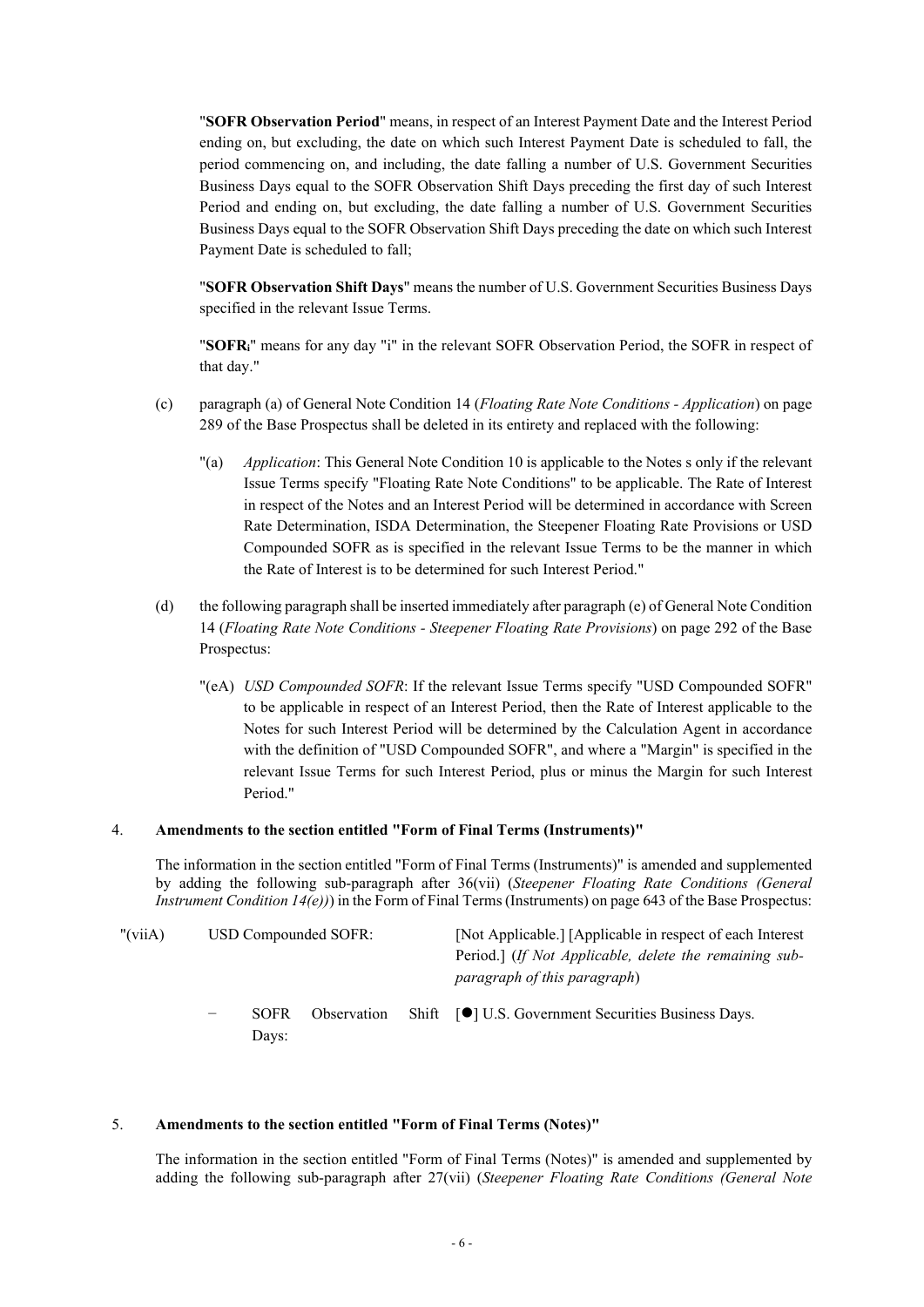*Condition*  $10(e)$ *)* in the Form of Final Terms (Notes) on page 761 of the Base Prospectus:

| " $(viiA)$ | USD Compounded SOFR: |                      |             |  | [Not Applicable.] [Applicable in respect of each Interest]<br>Period.] (If Not Applicable, delete the remaining sub-<br>paragraph of this paragraph) |
|------------|----------------------|----------------------|-------------|--|------------------------------------------------------------------------------------------------------------------------------------------------------|
|            | —                    | <b>SOFR</b><br>Days: | Observation |  | Shift [●] U.S. Government Securities Business Days.                                                                                                  |

## **Applicable Final Terms**

The amendments included in this Prospectus Supplement shall only apply to Final Terms, the date of which falls on or after the approval of this Prospectus Supplement.

### **Interpretation**

To the extent that there is any inconsistency between (a) any statement in this Prospectus Supplement and (b) any other statement in or incorporated by reference into the Base Prospectus, the statements in (a) above will prevail.

References to the Base Prospectus shall hereafter mean the Base Prospectus as supplemented by this Prospectus Supplement.

# **U.S. notice**

This Prospectus Supplement is not for use in, and may not be delivered to or inside, the United States.

The date of this Prospectus Supplement is 11 May 2022.

——————————